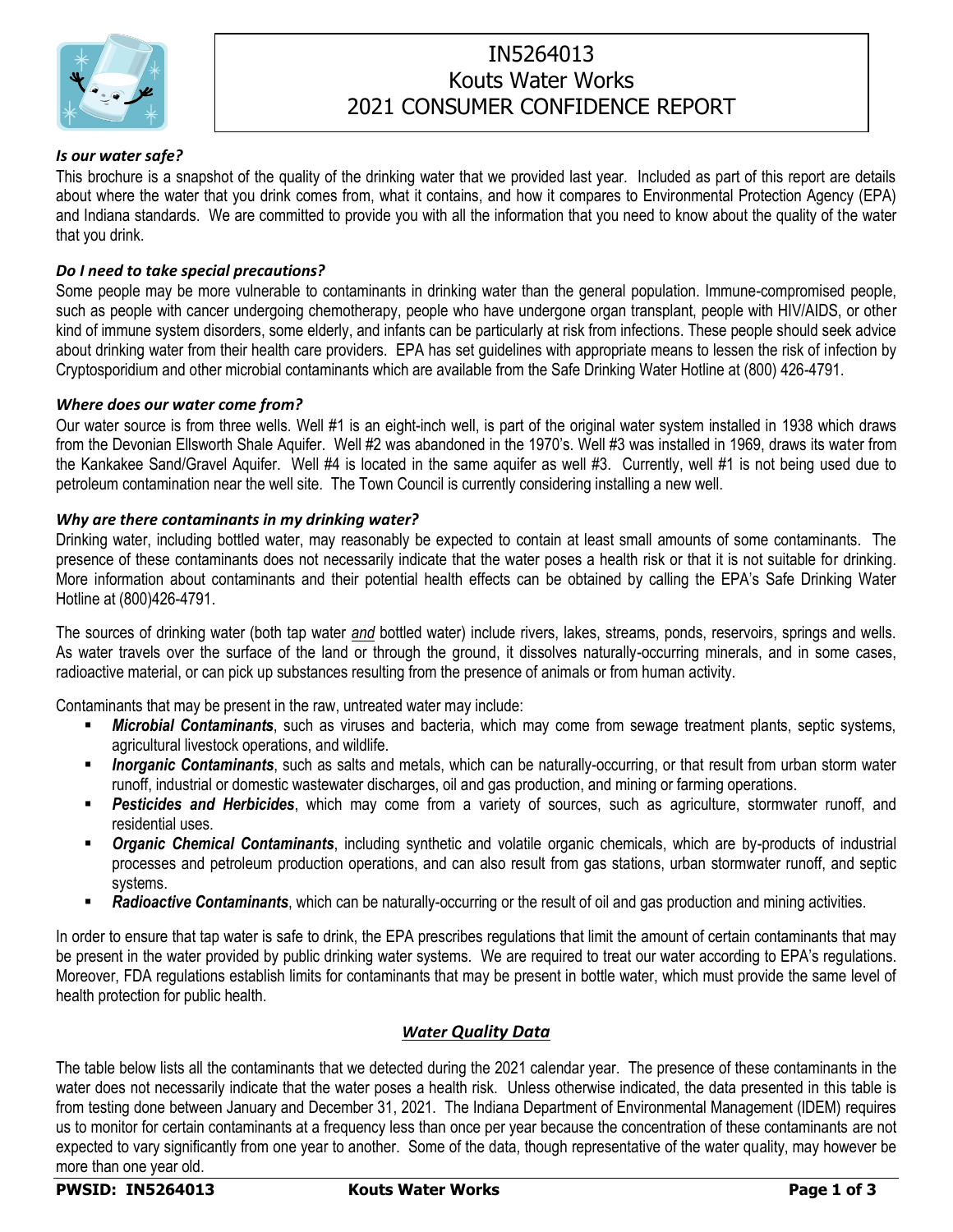# *Definitions*

The following table contains scientific terms and measures, some of which may require explanation. Some of the terms and abbreviations used in this report are as follows:

- Action Level Goal (ALG) The level of a contaminant in a drinking water below which there is no know or expected risk to health ALGs allow for a margin of safety.
- **EXECT Action Level -** The concentration of a contaminant which, if associated, trigger treatment or other requirements which a water system must follow.
- **Avg. -** Regulatory compliance with some MCL's based on running annual average of monthly samples.
- **Maximum Contaminant Level or MCL -** The highest level of a contaminant that is allowed in drinking water. MCLs are set as close to the MCLGs as feasible using the best available treatment technology.
- Level 1 Assessment A Level 1 Assessment is a study of the water system to identify potential problems and determine (if possible) total coliform bacteria have been found in our water system.
- **Maximum Contaminant Level Goal or MCLG The level of a contaminant in drinking water below which there is no known or expected** risk to health. MCLGs allow for a margin of safety.
- Level 2 Assessment A level 2 Assessment is a very detailed study of the water system to identify potential problems and determine (if possible), why an E. coli MCL violation has occurred and/or why total coliform bacteria have been found in our water system of multiple occasions.
- **Minimum Residual Disinfectant Level or MRDL -** The highest level of a disinfection allowed in drinking water. There is convincing evidence that neither of a disinfectant is necessary for control of microbial contaminants.
- Maximum Residual Disinfectant Level Goal or MRDLG The level of a drinking water disinfectant below which there is no known or expected risk to health. MRDLGs do not reflect the benefits of the use of disinfectants to control microbial contaminants.
- na Either not available or not applicable.
- **Mrem -** Millrems per year (a measure of radiation absorbed by the body).
- **ppb -** Micrograms per liter or parts per billion or one ounce in 7,350,000 gallons of water.
- **ppm -** Milligrams per liter or parts per million or one ounce in 7,350 gallons of water.
- **Treatment Technique or TT -** A required process intended to reduce the level of a contaminant in drinking water.

| <b>Inorganic Contaminants</b> |                                             |                |             |              |                                            |            |            |                                        |                 |                                                                                                                  |  |  |
|-------------------------------|---------------------------------------------|----------------|-------------|--------------|--------------------------------------------|------------|------------|----------------------------------------|-----------------|------------------------------------------------------------------------------------------------------------------|--|--|
| Date                          | Contaminant                                 | <b>MCL</b>     | <b>MCLG</b> | <b>Units</b> | <b>Highest</b><br>Level<br><b>Detected</b> | <b>Min</b> | <b>Max</b> | <b>Above Al</b><br>#<br><b>Repeats</b> | <b>Violates</b> | <b>Likely Sources</b>                                                                                            |  |  |
| 8/24/20                       | <b>Barium</b>                               | $\overline{2}$ | 2           | mg/l         | .026                                       |            |            |                                        | No              | Discharge of drilling wastes;<br>Discharge from metal refineries;<br>Erosion of natural deposits.                |  |  |
| 6/24/21<br>6/29/21            | Copper<br>(90 <sup>th</sup> Percentile)     | 1.3<br>(AL)    | 1.3         | mg/l         | 0.39                                       | 0.08       | 0.82       |                                        | No              | Erosion of natural deposits;<br>Leaching from wood preservatives;<br>Corrosion of household plumbing<br>systems. |  |  |
| 6/24/21<br>6/29/21            | Lead<br>(90 <sup>th</sup> )<br>Percentile)* | 15<br>(AL)     | 0           | mg/l         | 2.2                                        | < 0.5      | 2.2        |                                        | No              | Corrosion of household plumbing<br>systems; Erosion of natural deposits                                          |  |  |
| 6/28/21                       | Nitrate (as N)                              | 10             | 10          | mg/l         | < 0.1                                      |            | < 0.10     |                                        | No              | Runoff from fertilizer use;<br>Leaching from septic tank, sewage;<br>Erosion of natural deposits                 |  |  |

### **Section I – Contaminants Detected**

| <b>Radioactive Contaminants</b>                                                                                                                                               |                                |    |   |      |                 |  |  |           |    |                              |  |
|-------------------------------------------------------------------------------------------------------------------------------------------------------------------------------|--------------------------------|----|---|------|-----------------|--|--|-----------|----|------------------------------|--|
| <b>MCL</b><br><b>MCLG</b><br><b>Units</b><br>Min<br><b>Violates</b><br><b>Highest</b><br><b>Likely Sources</b><br>Date<br><b>Max</b><br><b>Above Al</b><br><b>Contaminant</b> |                                |    |   |      |                 |  |  |           |    |                              |  |
|                                                                                                                                                                               |                                |    |   |      | Level           |  |  | # Repeats |    |                              |  |
|                                                                                                                                                                               |                                |    |   |      | <b>Detected</b> |  |  |           |    |                              |  |
| 3/23/18                                                                                                                                                                       | Gross alpha<br>including radon | 15 | 0 | pC/l | 1.89            |  |  |           | No | Erosion of natural deposits. |  |
|                                                                                                                                                                               | and uranium                    |    |   |      |                 |  |  |           |    |                              |  |

| <b>Disinfection Byproducts &amp; Precursors</b> |                                     |            |             |              |         |     |            |                 |                 |                                              |  |
|-------------------------------------------------|-------------------------------------|------------|-------------|--------------|---------|-----|------------|-----------------|-----------------|----------------------------------------------|--|
| <b>Date</b>                                     | Contaminant                         | <b>MCL</b> | <b>MCLG</b> | <b>Units</b> | Result  | Min | <b>Max</b> | <b>Above Al</b> | <b>Violates</b> | <b>Likely Sources</b>                        |  |
|                                                 |                                     |            |             |              |         |     |            | # Repeats       |                 |                                              |  |
| 8/24/20                                         | Haloacetic<br>Total<br>Acids (HAA5) | 60         |             | ug/l         | $1.1\,$ | 1.1 | 1.1        |                 | No              | By-product of drinking water<br>chlorination |  |
| 8/24/20                                         | Total<br>Trihalomethanes<br>TTHM)   | 80         |             | ug/l         | 6.9     | 6.9 | 6.9        |                 | No              | By-product of drinking water<br>chlorination |  |